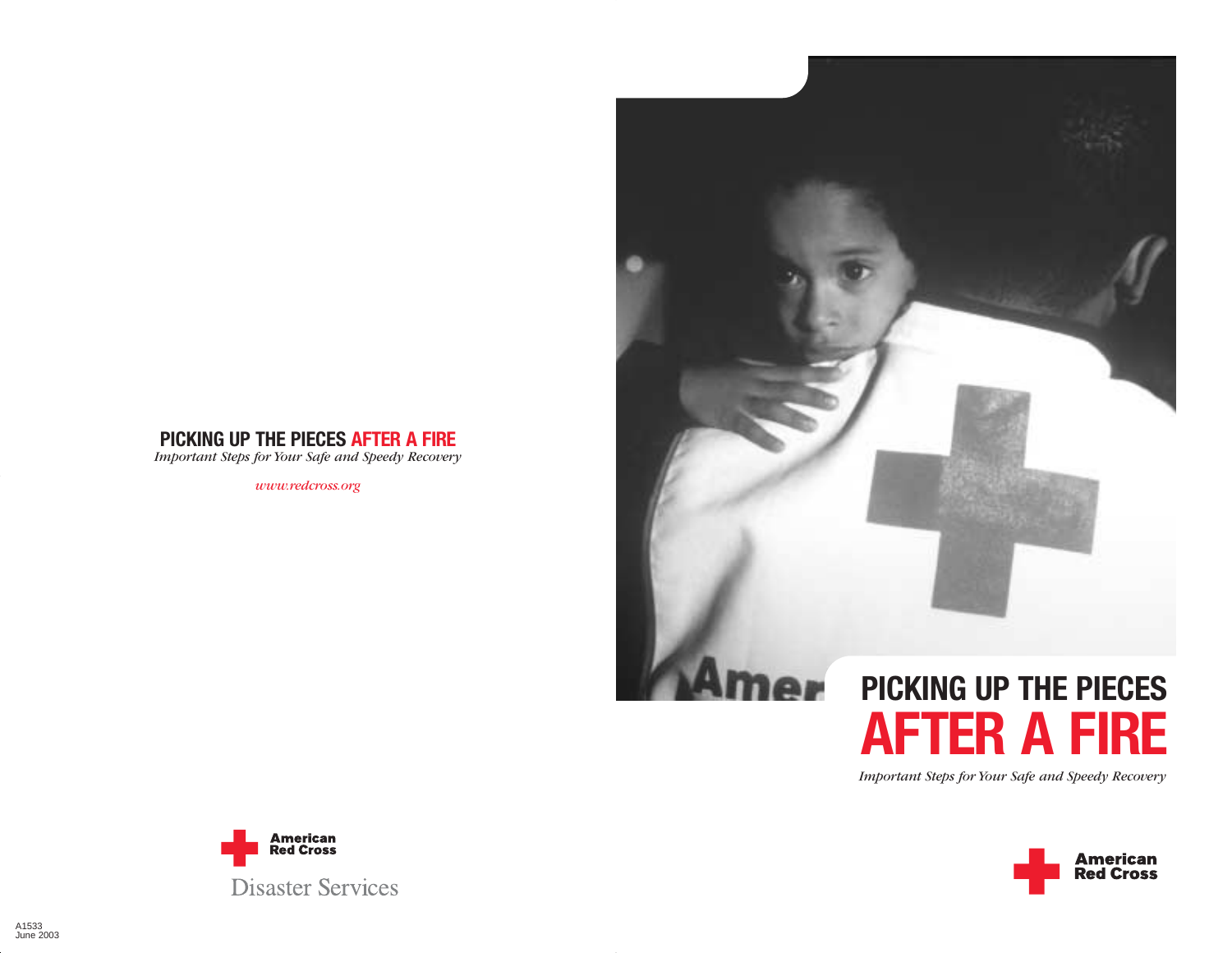**The American Red Cross has prepared this information to encourage you take precautions to help keep you safe and speed your recovery after a fire. It also offers ideas on what you can do to help make yourself and your home safer from fires in the future.\***

*\*This booklet provides information on recovering from a fire in your home.If you were affected by a different event: earthquake, hurricane, tornado, etc., please ask your local Red Cross chapter for the booklet* Picking Up the Pieces After a Disaster*, or visit* www.redcross.org *for more detailed information specific to certain disasters.*

# **TABLE OF CONTENTS**

| Vital Documents and Whom to Contact |  |
|-------------------------------------|--|
|                                     |  |
|                                     |  |

# **IMMEDIATELY AFTER…**

#### • **Have injuries treated by a medical professional.**

Wash small wounds with soap and water. To help prevent infection of small wounds, use bandages and replace them if they become soiled, damaged or waterlogged.

#### • **Remain calm. Pace yourself.**

You may find yourself in the position of taking charge of other people. Listen carefully to what people are telling you,and deal patiently with urgent situations first.

• **Check with the fire department to make sure your residence is safe to enter.**

Do not cut or walk past colored tape that was placed over doors or windows to mark damaged areas unless local authorities advise that it is safe to do so. If a building inspector has placed a color-coded sign on the home, do not enter it until you get more information, advice and instructions about what the sign means and whether it is safe to enter your home.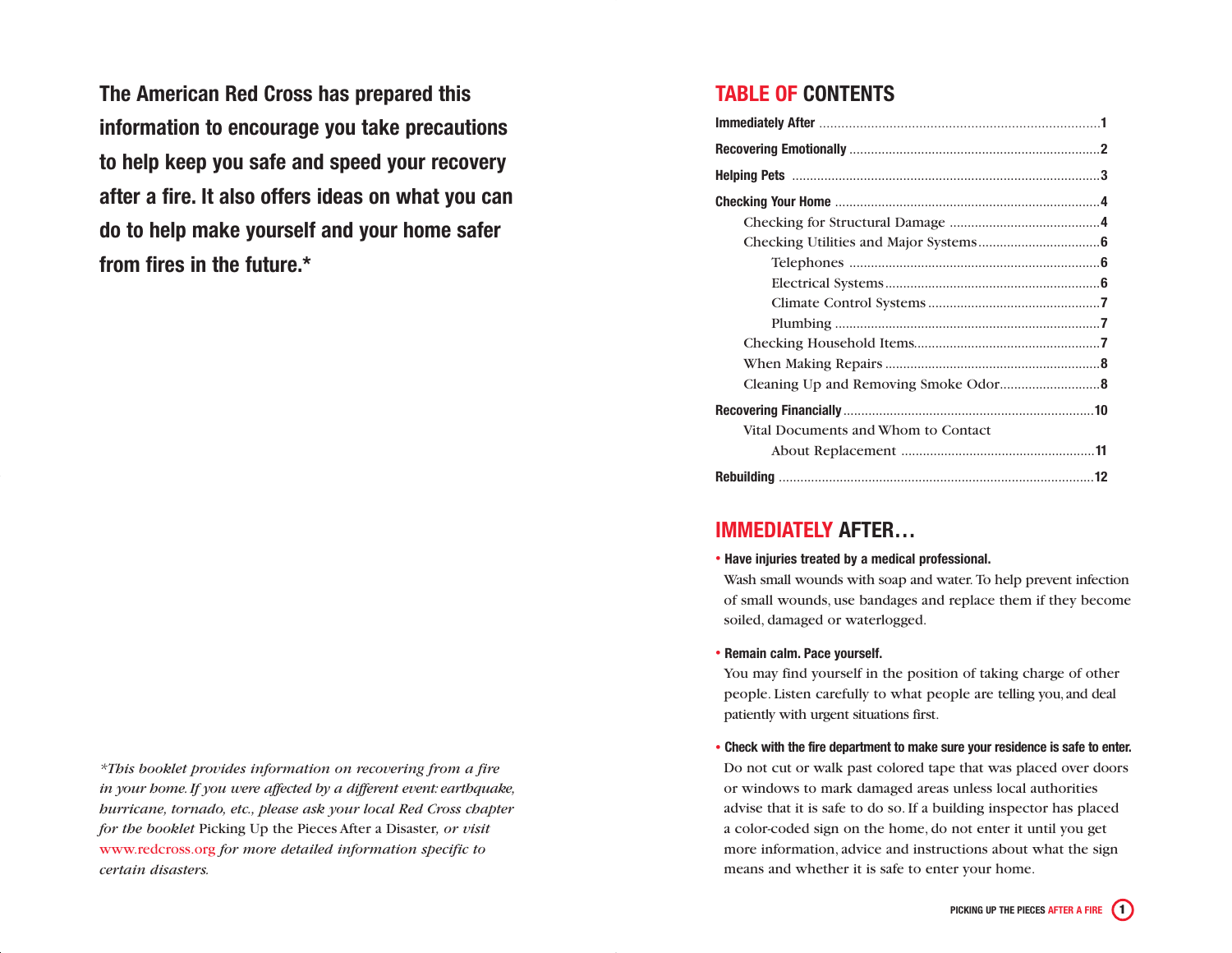# **RECOVERING EMOTIONALLY**

Your own and your family's emotional care and recovery are just as important as rebuilding a home and healing physical injuries.

You may be surprised at how you and others may feel after a disaster.Disasters can stir up many different feelings and thoughts. People may experience fear concerning their safety or that of a loved one,shock,disbelief,grief,anger and guilt.Memory problems,anxiety and/or depression are also possible after experiencing a disaster.



Disasters are upsetting experiences for everyone involved. Children, senior citizens, people with disabilities and people for whom English is not their first language are especially at risk. Children may become afraid and some elderly people may seem disoriented at first. People with disabilities may require additional assistance. It is important to let children and elderly people know that they are safe and that you will help them find a safe place to stay. It is also important that you try to talk with them in a calm way.

When disaster strikes, a child's view of the world as a safe and predictable place is temporarily lost. Children become afraid that the event will happen again and that they or their family may be injured or killed. The damage, injuries and deaths that can result from an unexpected or uncontrollable event are difficult for most children to understand.

How a parent or other adult reacts to a child following any traumatic event can help children recover more quickly and more completely. Children of different ages react in different ways to trauma.Your local Red Cross can provide a variety of materials to help children cope with disaster.

Some basic steps you can take to meet physical and emotional needs—

• **Try to return to as many of your personal and family routines as possible.** • **Get rest and drink plenty of water.**

- **Limit your exposure to the sights and sounds of disaster, especially on television, the radio and in the newspapers.**
- **Focus on the positive.**
- **Recognize your own feelings.**
- **Reach out and accept help from others.**
- **Do something you enjoy. Do something as a family that you have all enjoyed in the past.**
- **Stay connected with your family and/or other support systems.**
- **Realize that, sometimes, recovery can take time.**

If you have more questions or observe unusual behavior in your children, which you think may be caused by a reaction to the disaster, contact your local Red Cross chapter, child's counselor or community professional for additional information and help.

The Red Cross can also arrange for you to talk with a member of its disaster staff who has special expertise in dealing with disaster stress for more information.

# **HELPING PETS**

If you have pets, try to find and comfort them. A scared animal may react by biting or scratching. Handle animals carefully and calmly.

Pets can become upset and react in unusual ways, such as spraying urine, defecating on floors or scratching/biting furnishings. Since pets will need regular care and attention to help them calm down, try to leave pets with a family member, friend, veterinarian or boarding facility while you are cleaning up your home. Animals are naturally inquisitive and could be injured if they are brought back to a damaged home.

- **Use toys, a blanket or favorite human's unsoiled clothing to comfort pets.**
- **Make sure pets are fed their usual diet, and have plenty of water.**
- **Visit your pets regularly, speak calmly and take some time out to play with them. Doing so can also help you in your recovery, as well.**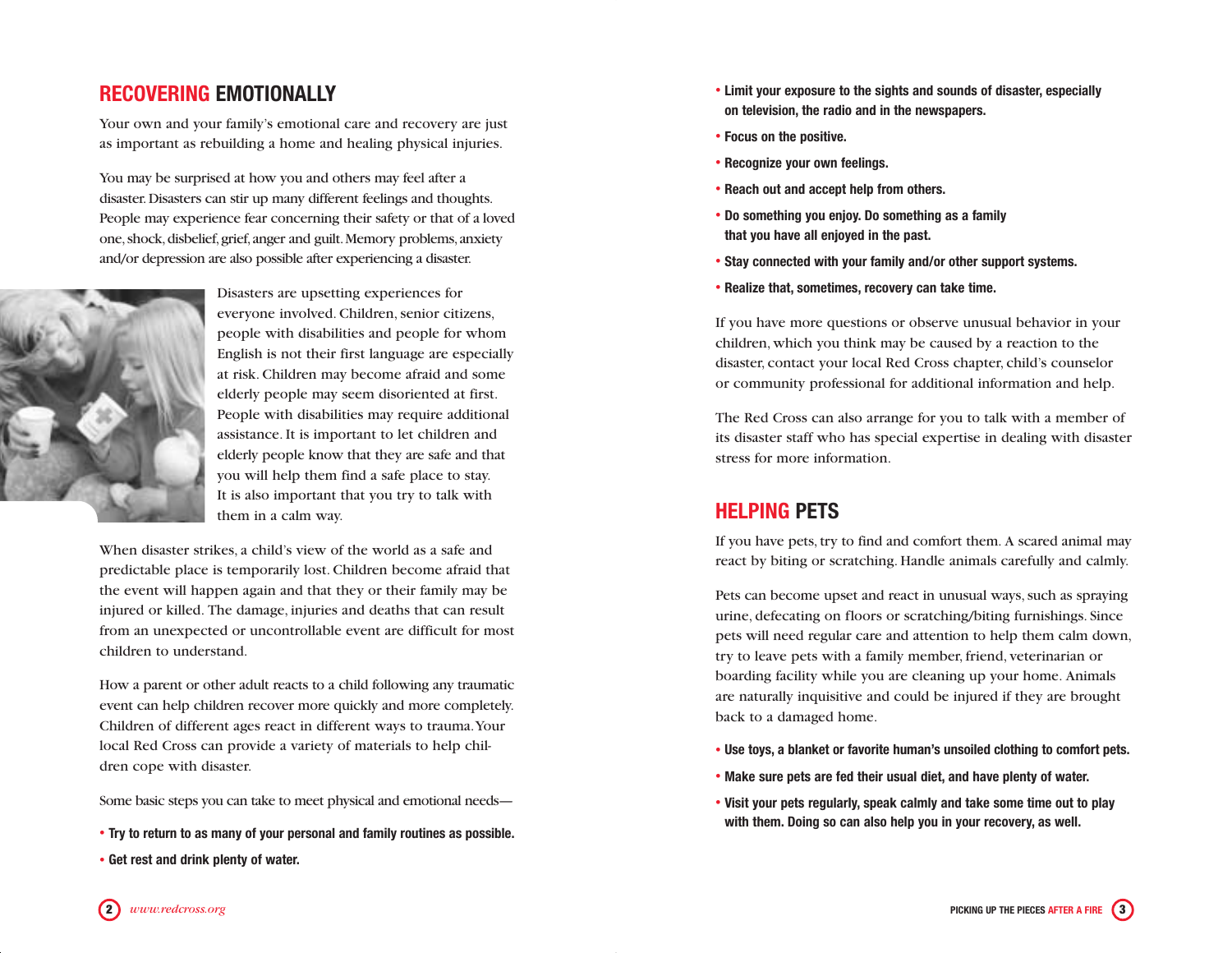# **CHECKING YOUR HOME**

Check with the fire department to make sure your residence is safe to enter. Do not cut or walk past colored tape that was placed over doors or windows to mark damaged areas unless local authorities advise that it is safe to do so. If a building inspector has placed a color-coded sign on the home, do not enter it until you get more information, advice and instructions about what the sign means and whether it is safe to enter your home.

If you have children, leave them with a relative or friend while you conduct your first inspection of your home after the fire. The site may be unsafe for children, and seeing the damage firsthand may upset them and cause long-term effects, including nightmares.

## Checking for Structural Damage

#### • **Check the outside of your home before you enter.**

Look for loose power lines, broken or damaged gas lines, foundation cracks or other damage. See if porch roofs and overhangs still have all their supports. If you see damage on the outside, it could indicate that the inside of your home is seriously unsafe. Ask a building inspector or contractor to check the structure before you enter.

#### • **If there is no significant visible outside damage, then check inside.**

Carefully open the door. If it is jammed, do not force it open. It may be providing support to the structure of your home. If you force open the door, it may cause parts of your home to collapse or become more damaged. Find another way to enter your home.

Those who do enter your damaged home should wear long pants, a long-sleeved shirt, closed-toed rubber-soled shoes or boots and work gloves. Depending on the situation dust masks, safety glasses (or goggles) and/or a hard hat and other safety equipment may be needed. Many people are injured after disasters during clean-up—the last thing that you want to do is add injuries to the list of things to take care of after a disaster.

#### • **Smell or sniff for gas.**

If you detect the odor of natural or propane gas, or hear a hissing noise, leave the property immediately and get well away from it. Call the fire department using a cellular telephone or a neighbor's phone. If the fire department instructs you to do so, turn off the gas with the proper tool at the valve on the outside meter. When natural gas is turned off at the main valve, it must be turned back on by a professional to ensure that the proper sequence is followed to restore gas service and prevent possible gas leaks, fires or an explosion.

- **If you have a propane tank system, turn off all valves and contact a propane supplier to check the system out before you use it again.**
- **Throughout your first day back, and beyond, check for smoke and embers throughout the home, including the attic.**
- **Beware of animals, such as rodents, snakes, spiders and insects, that may have entered your home.**

As you inspect your home, tap loudly and often on the floor with a stick to give notice that you are there. Animals (including snakes) do not want encounters with humans, and will move away if you make your presence known.

• **Objects, such as furnishings or building parts that have been damaged, may be unstable. Be very cautious when moving near them. Avoid holding, pushing or leaning against damaged building parts.**

## • **Check the ceiling for signs of sagging.**

Water from fire hoses or rain may wet plaster or wallboard. Wet plaster or wallboard is very heavy and dangerous if it falls. Since damaged plaster or wallboard will have to be replaced anyway, you can try to knock it down but do so carefully. Wear protective clothing, including eye protection and a hard hat. Use a long stick, and stand well away from the damaged area.If the ceiling is sagging from the weight of water, poke holes in the ceiling starting from the outside of the bulge to let water drain out slowly. Take your time, and knock away small chunks at a time. Striking the center of the damaged area first may cause the ceiling to collapse.

## • **Check the floor for signs of sagging.**

Again, flooring such as plywood that was damaged by water from fire hoses could collapse under human weight. Avoid walking on sagging floors. If small sections of floors are sagging, place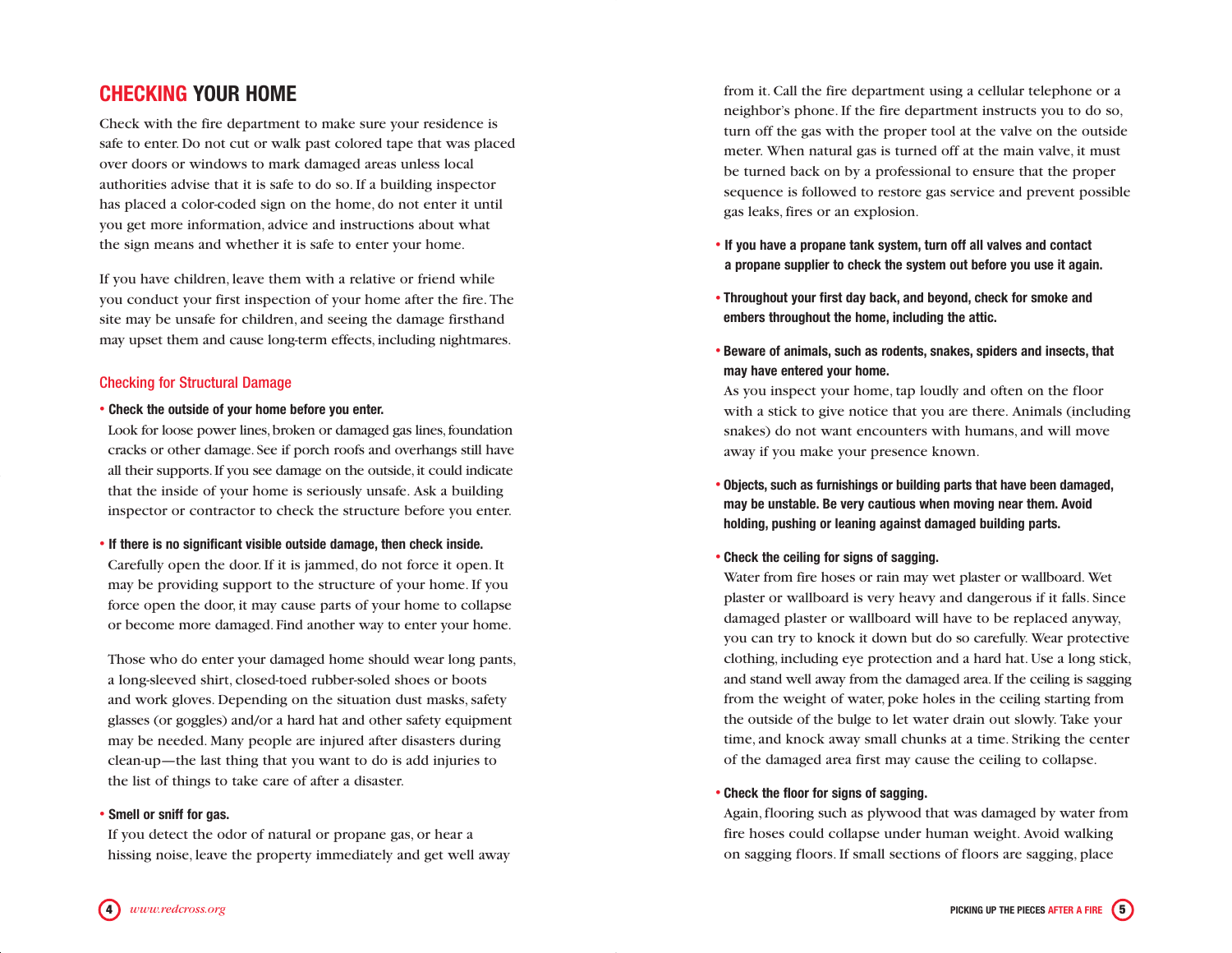thick plywood panels or thick, strong boards on the floor to cover the damaged area. Be sure the wood extends at least 8–12 inches on each side of the sagging area.

- **If it is dry out, open windows and doors to ventilate and dry your home.**
- **If power is out, use a flashlight to inspect for damage and for as long as the power remains out. Do not use any open flame, including candles, to inspect for damage or serve as alternate lighting.**
- **Disconnect and check all appliances for water damage before using them.**
- **Make temporary repairs such as covering holes, bracing walls, and removing debris. Save all receipts.** *(See financial section.)*
- **Take photographs of the damage. You may need these to substantiate insurance claims later.**

#### Checking Utilities and Major Systems

#### *Telephones*

• **Check each telephone to see if it is still on the hook.**

Hang up any phones that may have been knocked off.Wait a few minutes, and then pick up one phone to listen for a dial tone to know whether you have working telephone service.

• **If you do not have a dial tone, try unplugging all the telephones.**

Plug in one at a time and listen for dial tone. This will help you determine if the telephone instrument is broken or the phone service is completely out. If it is, contact the telephone company using a cellular telephone or a neighbor's phone to report the problem and to request repair.

#### *Electrical Systems*

- **If you see sparks, broken or frayed wires, or if you smell hot insulation, turn off the electricity at the main fuse box or circuit breaker.**
- **If there is a pool of water on the floor between you and the fuse box or circuit breaker panel, use a dry wooden stick to try to reach to turn off the main fuse or breaker, but do not step or stand in water to do that.** If you cannot reach the fuse box or breaker panel, call a qualified electrician for assistance.

## • **Inspect the panel box for any breakers that may have tripped.**

A tripped breaker may indicate damaged wiring inside your home. Do not turn on breakers that tripped; instead, turn tripped breakers to the "off" position and mark them with a piece of tape to indicate which ones were tripped when you found them. Have a qualified electrician determine if there are hidden internal electrical problems and fix them.



• **Turn off all other circuit breakers except the one marked "main" and the breakers for the room(s) in which you will be working.**

When the power is restored, turn breakers back on, one at a time, for each room as you get to it during the recovery/ restoration process.

• **Use a flashlight to inspect each fuse to see if it is still in working order.** Replace each broken fuse with a fuse of exactly the same amperage rating. Do not use fuses of lower or higher ratings as replacements, or any other object such as a coin or strip of metal to bypass the protection that fuses provide.

#### *Climate Control Systems*

• **If you have a heating oil tank system, turn off all valves and contact a professional specializing in maintenance of such equipment before using it again.**

#### *Plumbing*

- **If you suspect sewage lines are damaged, avoid using sinks, showers or toilets and call a plumber.**
- **If water pipes are damaged, turn off the water at the main valve. Call a plumber for assistance.**

#### Checking Household Items

• **Normal household items, such as cleaning products, can cause toxic fumes and other hazards if they mix.**

If you smell a noxious odor, or your eyes water from fumes of mixed chemicals, open a window and get out of your home. Call for professional help.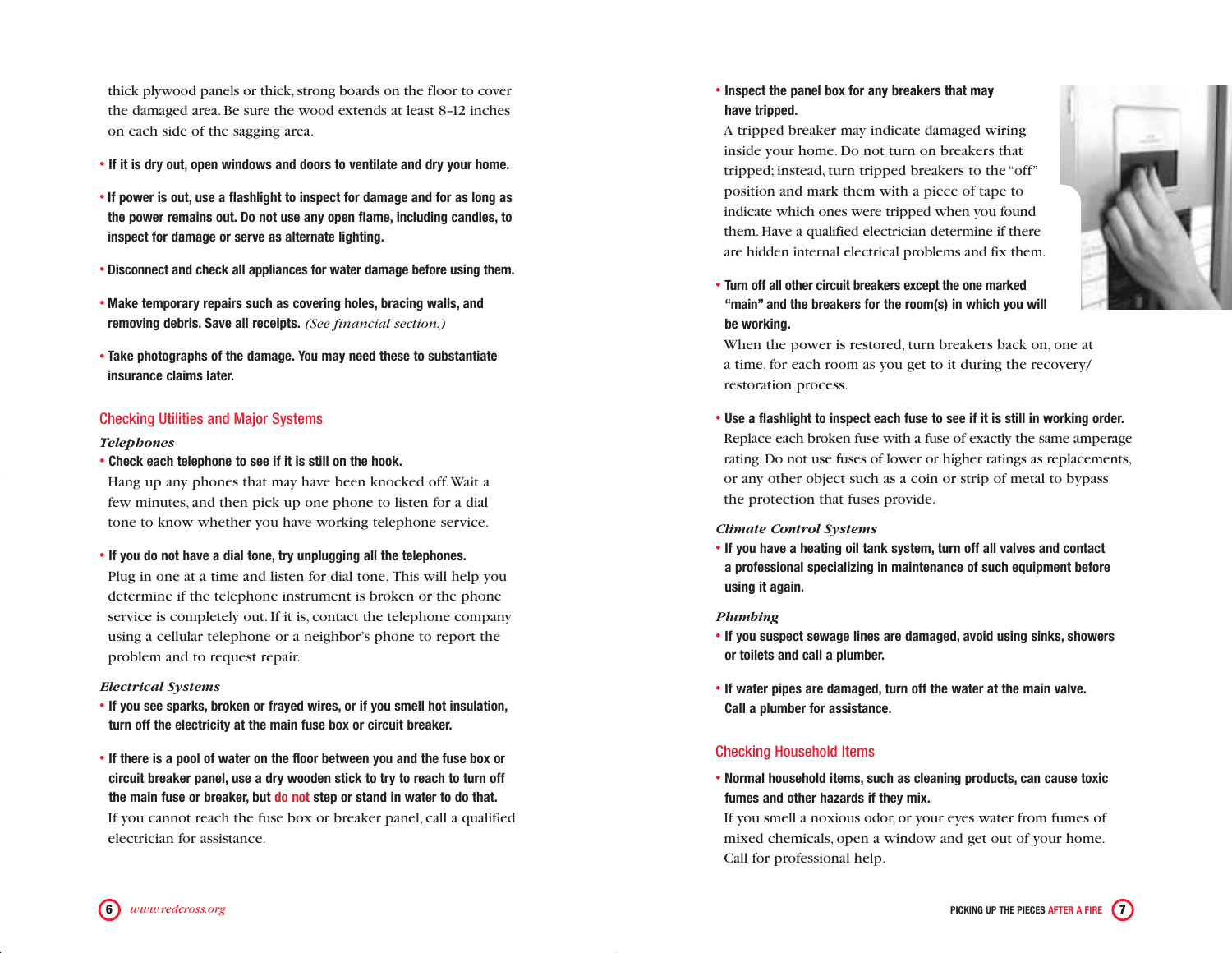- **If there are spilled chemicals that do not pose a health risk, be sure to put on rubber gloves in addition to other protective clothing.** Clean up spills carefully. Discard spilled chemicals and rags used for cleaning according to the advice of local authorities.
- **Throw away food, beverages and medicine exposed to heat, smoke or soot.**

Food that was in the freezer can be used if it still has ice crystals on it. If not, discard it.

## When Making Repairs

• **Carefully follow the instructions provided with tools and equipment (such as power tools) to maintain personal safety at all times.**

Wear personal protective equipment—including goggles, gloves, long sleeves and long pants—whenever you are operating power equipment. Keep children away from power equipment.

• **Damaged locks (especially iron locks) should be taken apart and wiped with oil.**

If locks cannot be removed, squirt machine oil through a bolt opening or keyhole, and work the knob to distribute the oil. Hinges should also be thoroughly cleaned and oiled.

## Cleaning Up and Removing Smoke Odor

• **There are some products available for reducing odors in fabrics.**

These products will list these properties on the label. A product with tri-sodium phosphate (TSP) is a common cleaning agent. It can be purchased under the generic name TSP. It is a caustic substance and should be used with care. Use and store it out of reach of children and pets. Read the label for further information and safety instructions.

Any product that is not clearly described as suitable for use on personal clothing or fabrics that come in contact with skin should never be used for the removal of smoke odors from clothing.

## • **Test garments before using any treatment, and follow the manufacturer's instructions.**

Smoke odor and soot can sometimes be washed from clothing that can be bleached with 4 to 6 tbsp. Tri-Sodium Phosphate,

1 cup household cleaner or chlorine bleach, to every gallon of warm water. Mix well, add clothes and rinse with clear water. Dry thoroughly.

Alternatively, consider washing clothes in cold water with your usual household laundry detergent, and adding one tablespoon of pure vanilla extract. This solution also has been shown to remove smoke odors on kitchen surfaces and washable furniture. To remove soot and smoke from walls, furniture and floors, use a mild soap or detergent or mix together 4 to 6 tbsp. tri-sodium phosphate and 1 cup household cleaner or chlorine bleach to every gallon of warm water. Wear rubber gloves when cleaning with this solution. Be sure to rinse your walls and furniture with clear warm water and dry thoroughly after washing them with this.

• **Pots, pans, flatware, etc., should be washed with soapy water, rinsed and then polished with a fine-powdered cleaner.**

You can polish copper and brass with salt sprinkled on a piece of lemon, or salt sprinkled on a cloth saturated with vinegar.

• **Wipe leather goods with a damp cloth, then a dry cloth.**

Stuff purses and shoes with newspaper to retain shape. Leave suitcases open. Leather goods should be dried away from heat and sun. When leather goods are dry, clean with saddle soap. Rinse leather and suede jackets in cold water and dry away from heat and sun.

• **Washable wallpaper can be cleansed like painted walls, but do not wet through the paper.**

Work from bottom to top to prevent streaking. Use a commercial paste to repaste any loose edges or sections.

Wash a small area of the walls at a time, working from the floor up. Then rinse the wall with clear water immediately. Ceilings should be washed last. Do not repaint until walls and ceilings are completely dry.

Reduce the chances of growth of mold and mildew by wiping down all surfaces that had gotten wet with a solution of one cup of liquid household bleach to a gallon of water. Test painted, textured or wallpapered surfaces to ensure that the bleach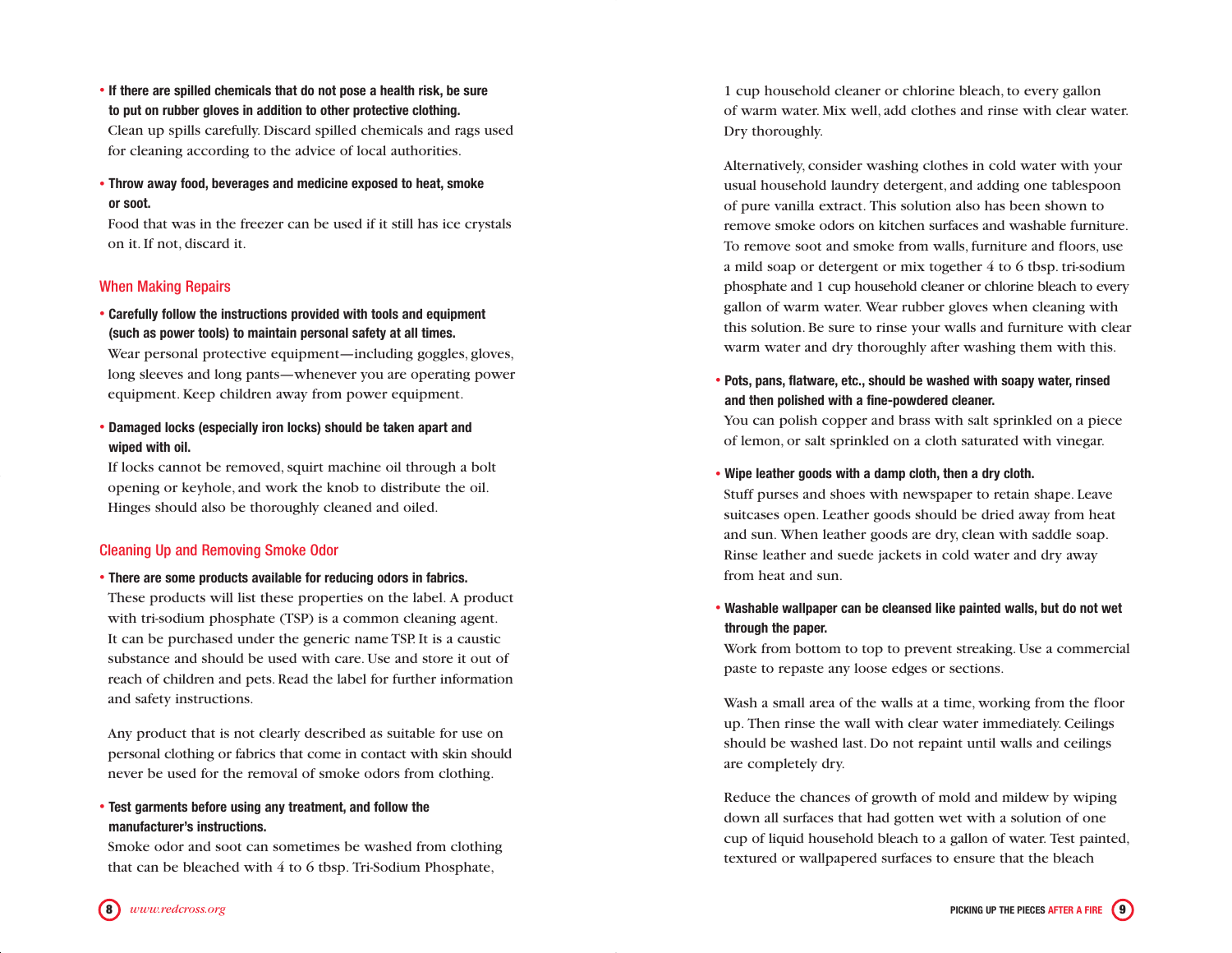solution will not discolor these surfaces. To conduct this test, wipe a small area of the surface with the bleach solution, and allow it to dry at least 24 hours.

• **Consult a professional about replacing drywall and insulation that has been soaked by water from fire hoses.**

Water-damaged drywall and insulation must be replaced. It can not be dried out and maintain structural integrity or resistance to mold and mildew.

# **RECOVERING FINANCIALLY**

- **Contact your insurance agent, broker or insurance company as soon as you can to report how, when and where the damage occurred. Provide a general description of the damage.**
- **Prepare a list of damaged or lost items and provide receipts if possible.** Consider photographing or videotaping the damage where it occurred for further documentation to support your claim.
- **If possible, keep damaged items or portions of those items until the claims adjuster has visited your home. Do not throw away anything you plan to claim without discussing it with your adjuster first.**
- **Keep receipts for all additional expenses that you may incur such as lodging, repairs or other supplies.**
- **Make copies of all documents and pictures given to your claims adjuster or insurance company.**

Besides insurance, there are many questions related to taxes, expenses and determining just how you will recover from a personal financial point of view. For helpful advice, please see *Disaster Recovery:A Guide to Financial Issues* (A5076), which is available from your local Red Cross chapter and at *www.redcross.org*.

## Vital Documents and Whom to Contact About Replacement

| <b>Driver's License</b>                            | Department of Motor Vehicles                                                   |
|----------------------------------------------------|--------------------------------------------------------------------------------|
| Government Issued ID                               | Contact the issuing authority                                                  |
| <b>Insurance policies</b>                          | Your insurance agent or company                                                |
| <b>Military discharge</b><br>papers                | Department of Veterans Affairs,<br>1-800-827-1000 or<br>TDD/TTY 1-800-829-4833 |
| <b>Passports</b>                                   | State Department-Passport Services,<br>202-955-0430 (24 hours)                 |
| Birth, death and<br>marriage certificates          | Bureau of Records in the<br>appropriate state                                  |
| <b>Social Security or</b><br><b>Medicare cards</b> | Local Social Security office,<br>$1-800-772-1213$ or<br>TDD/TTY 1-800-325-0778 |
| <b>Credit cards</b>                                | The issuing companies as soon<br>as possible                                   |
|                                                    | Mastercard, contact issuing<br>financial institution                           |
|                                                    | VISA, contact issuing financial institution                                    |
|                                                    | American Express, 1-800-441-0519                                               |
|                                                    | Discover, 1-800-DISCOVER<br>$(1-800-347-2683),$<br>TDD/TTY 1-800-347-7449      |
| <b>Titles to deeds</b>                             | Records department of the area<br>in which the property is located             |
| <b>Stocks and bonds</b>                            | Issuing company or your broker                                                 |
| Wills                                              | Your attorney                                                                  |
| Income tax record                                  | The IRS center where filed, your<br>accountant or 1-800-829-1040               |
| <b>Citizenship papers</b>                          | Bureau of Citizenship and Immigration<br>Services, 1-800-375-5283              |
| <b>Mortgage papers</b>                             | Lending institution                                                            |